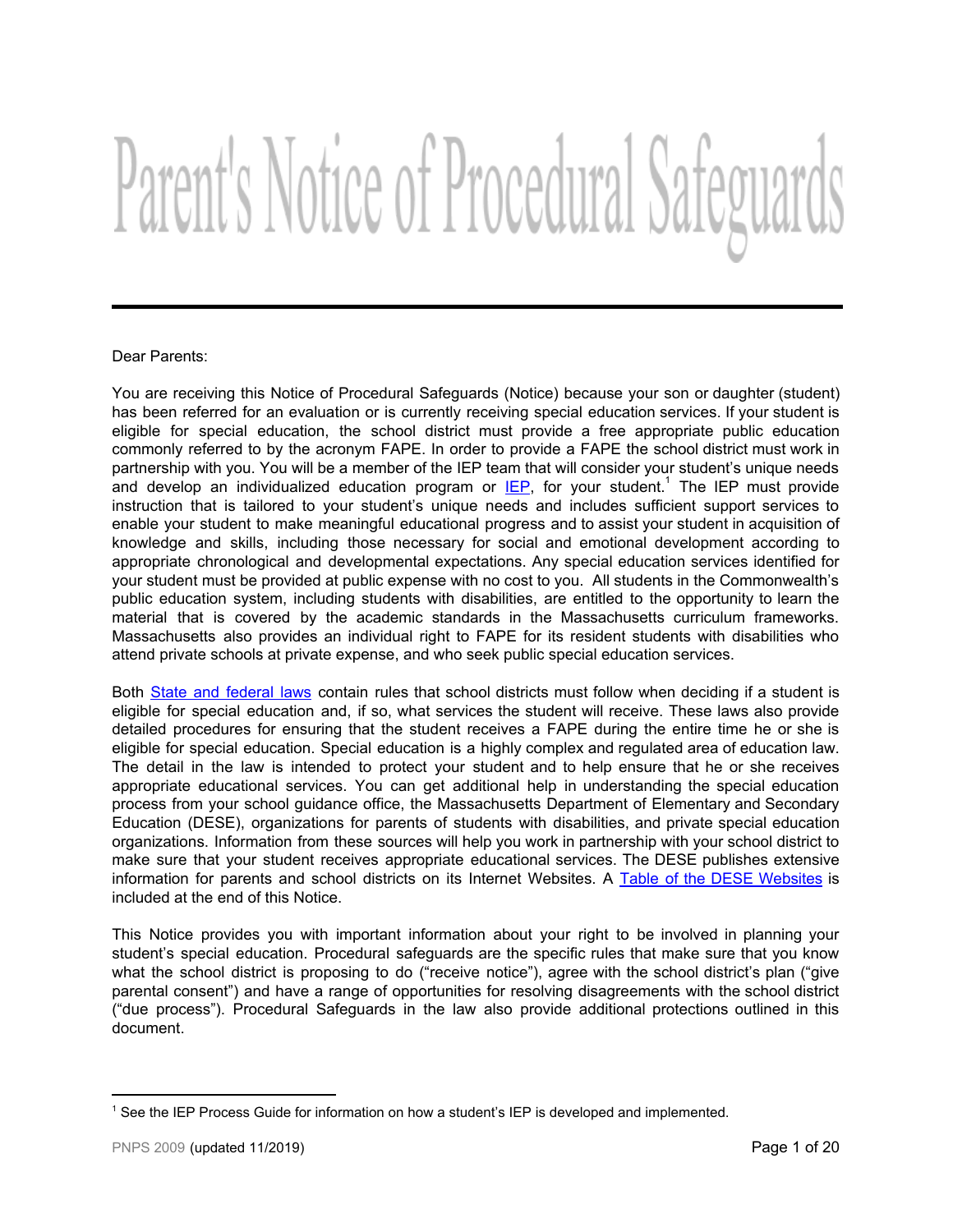We hope this Notice will be of assistance to you as you take an active role in your student's educational experience.

This document, the Parent's Notice of Procedural Safeguards, answers the following questions:

| 2. What is "parental consent" and when must the school district ask for your consent?  Page 3 |  |
|-----------------------------------------------------------------------------------------------|--|
| 3. Is the school district required to evaluate upon request by a parent? Page 5               |  |
|                                                                                               |  |
|                                                                                               |  |
|                                                                                               |  |
| 7. What are your responsibilities if you place your student in a private school? Page 11      |  |
| 8. What must be done to plan for your student's transition from school? Page 12               |  |
|                                                                                               |  |
| 10. Where can the laws and regulations and other useful information be found? Page 14         |  |

You will receive this Notice at least once each year if your student is identified as eligible for special education. You can also request a copy from your school district at anytime or from the DESE. This document is available on the DESE Web site at <http://www.doe.mass.edu/sped/prb>.

<span id="page-1-0"></span>

| 1. WHAT IS PRIOR WRITTEN NOTICE AND WHEN DO YOU RECEIVE IT? | <b>34 CFR</b> |
|-------------------------------------------------------------|---------------|
|                                                             | \$300.503     |

The school district must provide you with a written notice when it proposes, or refuses, to take steps to identify your student, to evaluate your student, to provide special services to your student, or to change your student's program. Federal regulations call this a "prior written notice." The written notice must:

- Describe *what* the school district proposes or refuses to do;
- Explain *why* the school district is proposing or refusing to take the action;
- Describe *how* the school district decided to propose or refuse to take the action, including telling you about each evaluation procedure, assessment, record, or report that your school district used to make its decision; and
- Describe any other options that your student's individualized education program (IEP) Team considered and the reasons why those options were rejected.

School districts will provide this information to you using forms developed by the DESE and available on the DESE Web site or their own forms containing the same information.

You will receive prior written notice when the school district: proposes to conduct an initial evaluation or reevaluation; proposes a new or amended IEP; proposes a change in placement, including a proposed change in placement for disciplinary reasons; or proposes to end special education services*.*

You will also receive a notice if the school district makes a finding of no eligibility for special education services or refuses a request you have made related to evaluations or provision of special education to your student Notices from the school district must be provided in your native language or other mode of communication you use, unless it is clearly not feasible to do so. If your native language or other mode of communication is not a written language, your school district must ensure that the school's notice is translated for you orally or by other means (e.g., by sign language), and that you understand the content of the notice.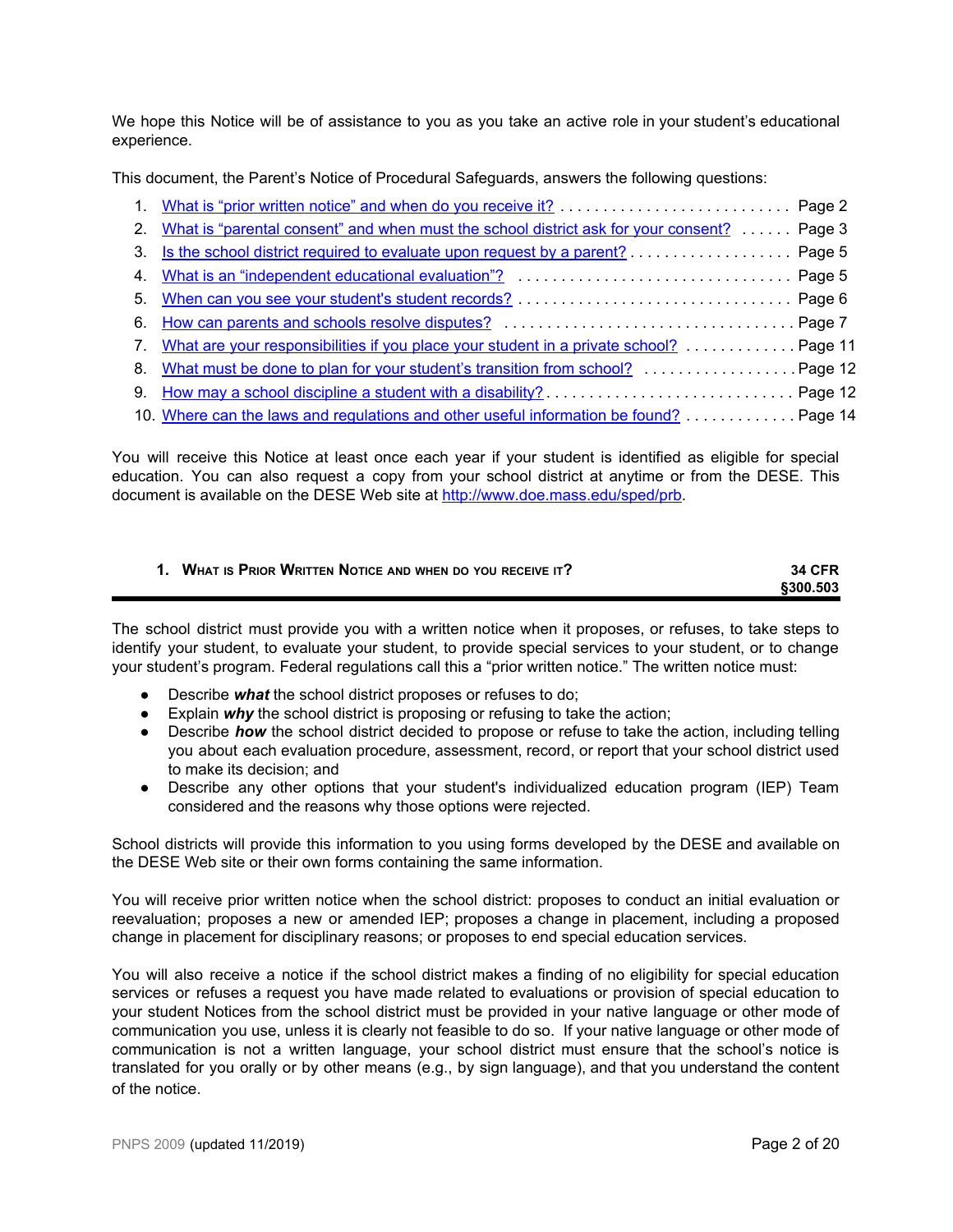The school district will also give you written notice and request your consent – or written permission – before the school district asks to use public health insurance (MassHealth or Medicaid), to pay for a student's special education services for the first time. .

When you are given prior written notice, you will also be given a copy of this Notice of Procedural Safeguards, or if you have already received this Notice during the current school year, you will be told how you can obtain another copy. You will also be given information about whom you can contact for help in understanding federal and state special education laws.

### <span id="page-2-0"></span>**2. WHAT IS PARENTAL CONSENT? 34**

# **CFR §300.9 AND 603 CMR 28.07 (1)**

The school district may not give your student a special test or special service unless you agree and give your written "parental consent." The school district must contact you and clearly explain what it is proposing to do for your student. The school district will then ask you to sign your name on the consent form to show that you agree to the school's proposal. This is giving "parental consent."

Giving your consent is voluntary. You may take back, or revoke, your consent at any time. If you wish to revoke consent you must do so in writing. The withdrawal of consent will only apply to future action by the school district not to something that has already happened. Your school district may not use your refusal to consent to one service or activity as a reason to deny you or your student any other service, benefit, or activity.

Your consent is not required before your school district may review existing data as part of your student's evaluation or reevaluation, give your student a test or other evaluation that is given to all students without consent such as the MCAS or classroom tests that are part of the general education program, or share information with federal or state educational officials.

| 34 CFR §§ 300.300, 300.154 AND |
|--------------------------------|
| 603 CMR 28.07(1)               |

A school district will ask for your parental consent in the following circumstances:

# **To authorize the initial evaluation to determine if the student is eligible for special education**

The school district cannot conduct an initial evaluation of your student to determine whether your student is eligible to receive special education and/or related services without first obtaining your consent. If your student is referred for an evaluation, the school district must ask for your consent to the evaluation within five school days.

# **To approve initial services**

If, after the initial evaluation has been completed, the Individualized Education Program (IEP) Team has decided that your student is eligible for special education, the IEP Team will propose special education and related services and a placement for your student. You are a member of the IEP Team and must give your consent before your school district can provide special education and related services to your student for the first time. If you do not consent, the school district cannot provide special education and related services to your student. You can accept or reject the whole proposal or part of it. The IEP or any part that you accept must begin as soon as you accept it.

# **To make a change in services, placement or reevaluation**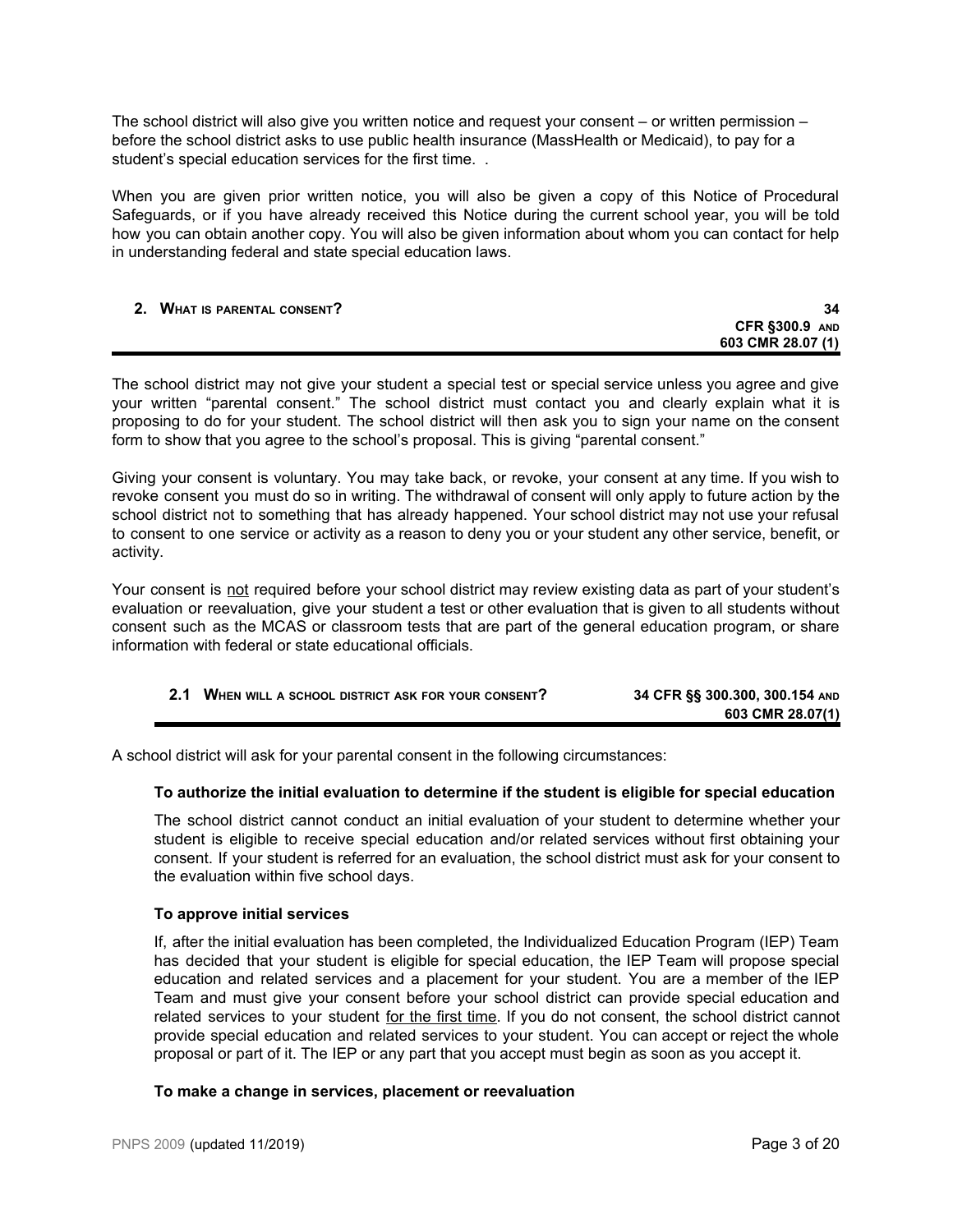Once you have agreed to an IEP for your student, the school district must obtain your consent before the school district may change the services or the placement of your student, or conduct a reevaluation. If you refuse to give your consent, you have an obligation to engage with the district in active 2 discussion to resolve your disagreement. If you have given consent to services in the past and now want to revoke consent and withdraw your student from services, you must do so in writing. The school district may not request a hearing at the Bureau of Special Education Appeals (BSEA) to obtain authority to provide educational services or to reevaluate your student without your consent.

# **To access public health insurance (MassHealth or Medicaid) benefits for the first time**

The school district is allowed to use public health insurance (MassHealth or Medicaid) to pay for some special education services included in a student's IEP for students covered by public health insurance. Before the school district accesses MassHealth for the first time, the school district must give you written notice that it is going to seek this reimbursement, and get your voluntary consent in writing for it. The notice will tell you that special education services are always provided at no cost to you or your family; will make clear that your consent will not lead to any changes in your child's MassHealth benefits or eligibility; will describe what information about your student will be shared in order to access MassHealth; remind you that your consent can be withdrawn at any time; and make clear that there will be no changes to your student's special education services or program if you withdraw or do not provide consent. If you move or your student becomes enrolled in another district, then the new school district will ask you to provide consent again.

## **To excuse members of the IEP Team from attending a Team meeting**

Members of the IEP Team may be excused from attending a Team meeting if you agree in writing in advance of the meeting. If the Team will be discussing the excused Team member's area, then the excused member must provide his or her input in writing before the Team meeting. If you do not agree to excuse the Team member he or she must attend the IEP Team meeting.

| 2.2 WHEN WILL THE STUDENT BE ASKED FOR CONSENT? | 34 CFR §300.520 AND |
|-------------------------------------------------|---------------------|
|                                                 | 603 CMR 28.07 (5)   |

Under Massachusetts' law a student has reached adulthood upon his or her eighteenth (18th) birthday. **When a student turns age 18**, therefore, all of the decision-making rights that you have as a parent transfer to your adult student, unless a court has appointed a legal guardian for your student or your student indicates in writing that he or she wants to share decision-making with you or wants you to continue to have authority to make decisions about his or her educational program. The school district must discuss with you and your student the impact of this transfer of rights at least a year before the student's eighteenth birthday. As the parent of an adult student with a disability, you will continue to receive all the required notices from the school, and you will continue to be able to inspect your student's educational records, even if your student makes his or her own educational decisions.

| 2.3 WHEN WILL A SPECIAL EDUCATION SURROGATE PARENT GIVE CONSENT? | 34 CFR §300.519 (g) AND 603 CMR |          |
|------------------------------------------------------------------|---------------------------------|----------|
|                                                                  |                                 | 28.07(7) |

If a student is in the custody of the Department of Children and Families, or the student's parents or guardian cannot be identified or located or have had their parental rights terminated, the DESE has

<sup>&</sup>lt;sup>2</sup> You also have the right to observe your student in his or her current program and observe a proposed program prior to your student's placement. For further information see the DESE document "Observation of Education Programs by Parents".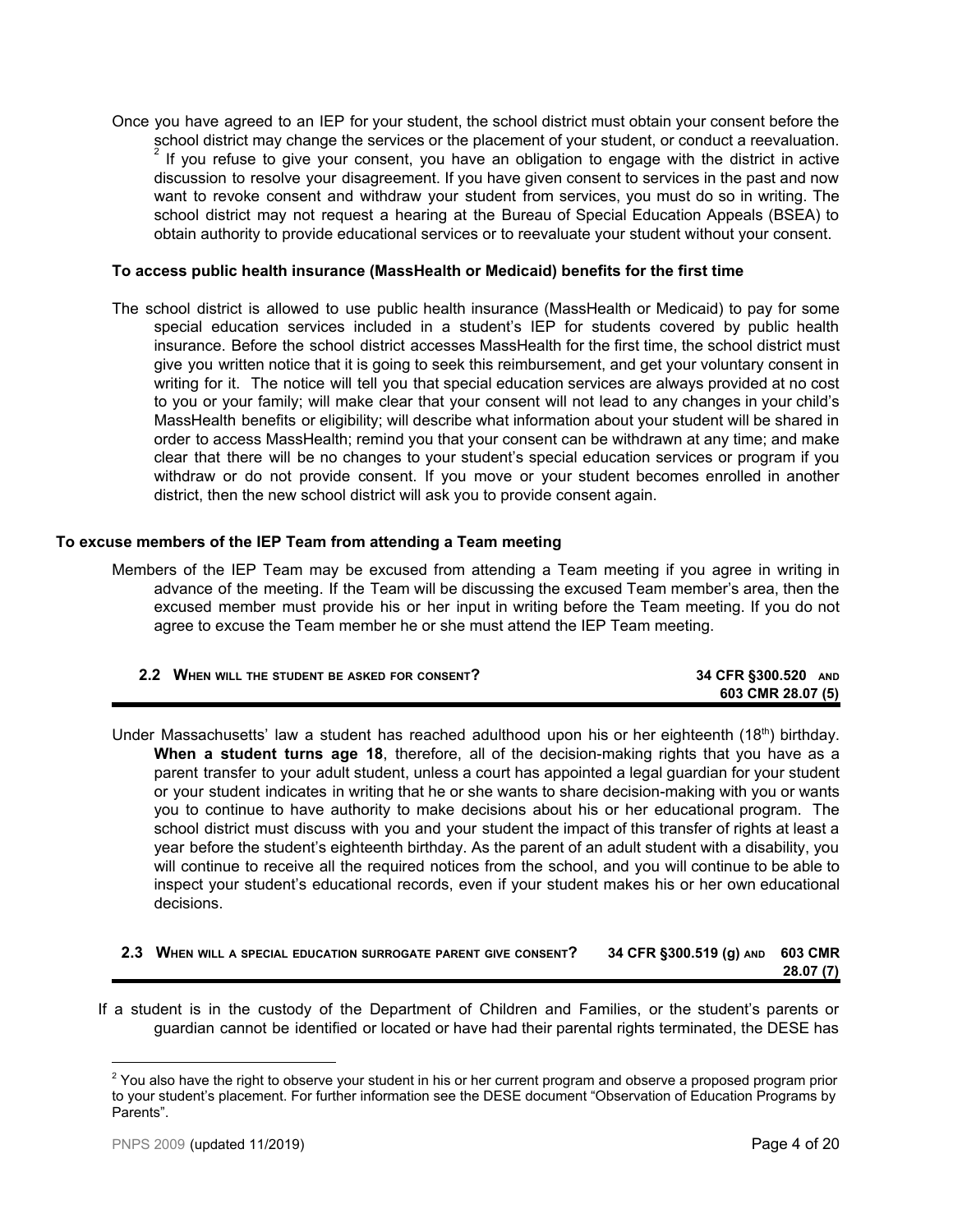a responsibility to ensure there is an adult with no conflicting interests to make special education decisions on behalf of the student. This person is called a special education surrogate parent. The DESE determines if it is necessary to appoint a special education surrogate parent for the student. If appointed, a special education surrogate parent has the same rights and responsibilities as a parent in special educational matters for the student.

# **2.4 HOW DO <sup>I</sup> WITHDRAW CONSENT? 34 CFR §300.300(b)(4) AND 300.9**

If you have given consent to special education and related services and now wish to revoke your consent, you must do so in writing. You may withdraw your consent to all special education and related services, to a specific service or to placement or to the district's use of MassHealth or Medicaid benefits for your student. Once the school district receives your letter, the district will send you a notice stating the change, if any, in educational placement and services that result from your revocation of consent. Once you withdraw your consent to all special education and related services, the school district is no longer required to make FAPE available or to have an IEP meeting or develop an IEP for your student. School districts are not required to amend your student's record to remove references to special education services as a result of your revocation of consent.

# <span id="page-4-0"></span>3. Is the School District Required to Evaluate a Student Upon Request By a Parent?

**34 CFR §300.301 AND 603 CMR 28.04**

A student must receive a complete and comprehensive evaluation to determine if the student has a disability and is eligible for special education and, if eligible, to assist in determining appropriate special education and related services that may be necessary. Parents who have a concern about their child's development or have a suspicion about a possible disability may refer their child for an initial evaluation. Special words need not be used in making a referral for an initial evaluation. Upon receipt of such a request for an initial evaluation, the school district must send notice to the parent and must seek the parent's consent to conduct an evaluation. (A school district will rarely have occasion to refuse to conduct an initial evaluation and may do so only if the parent or other individual making the referral has no suspicion of disability or is not concerned about the student's development).

Where appropriate, the school district may also provide the parent with information concerning other supportive services that may better suit a particular student's needs. However, a school district may not refuse to evaluate a student who has been referred for an evaluation as described above, on the basis of a pre-referral program or in order to try other instructional support activities or for any other reason. Additionally, the law provides for periodic reevaluations to ensure that the student is benefiting from and continues to require special education. The parent's consent will always be required prior to these reevaluations.

<span id="page-4-1"></span>

| 4. WHAT IS AN INDEPENDENT EDUCATIONAL EVALUATION? | 34 CFR §300.502  |
|---------------------------------------------------|------------------|
|                                                   | <b>AND</b>       |
|                                                   | 603 CMR 28.04(5) |
|                                                   |                  |

An Independent Educational Evaluation (IEE) is an evaluation conducted by a qualified examiner who is not employed by the school district responsible for the education of your student.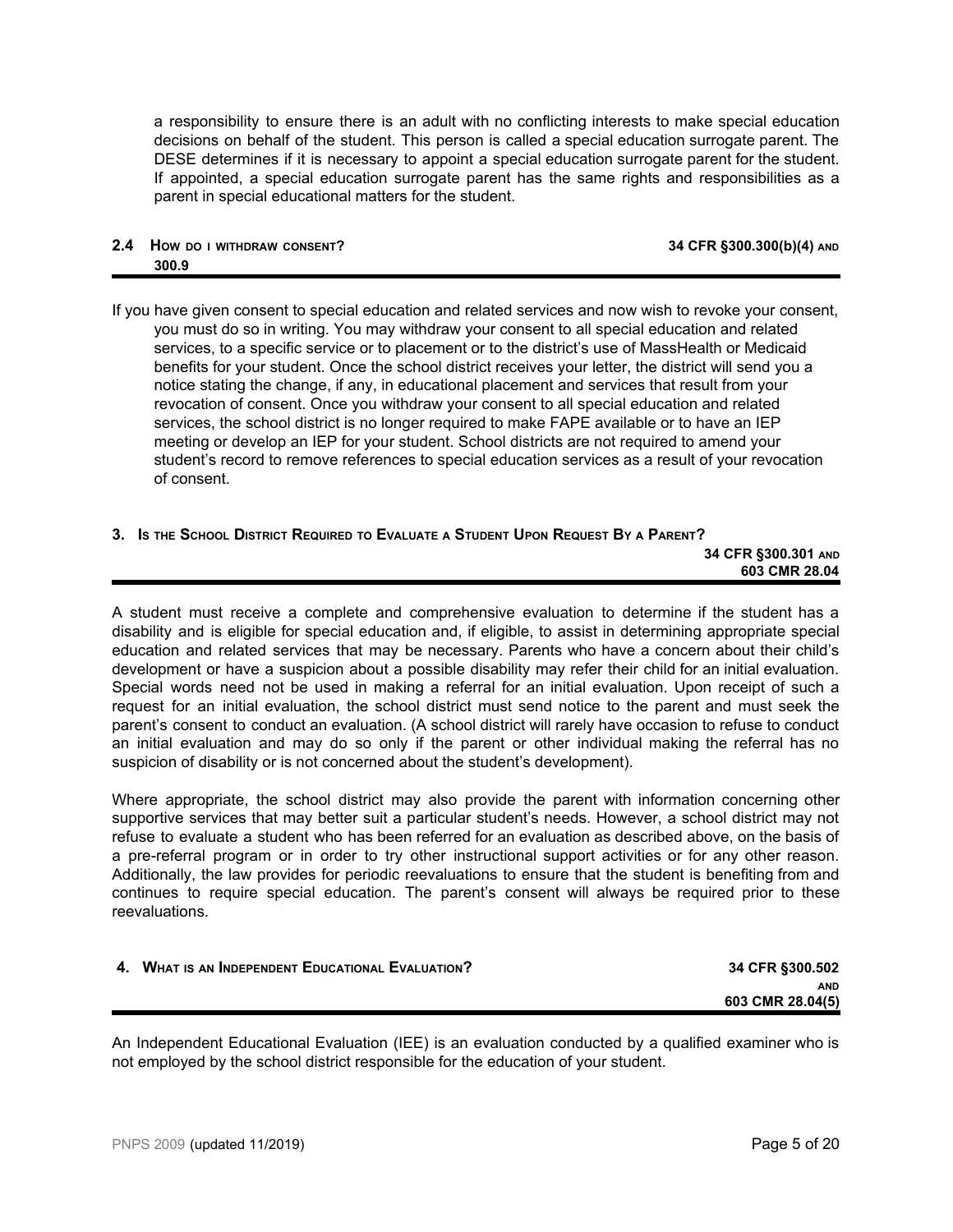You have the right to request an IEE of your student at public expense if you disagree with the school district's evaluation. If you request an IEE, the school district must provide you with information about where you may obtain an IEE and about the state requirements that apply to IEEs.

# **4.1 WHEN IS AN INDEPENDENT EDUCATIONAL EVALUATION CONDUCTED AT PUBLIC EXPENSE?**

In Massachusetts, under state law, you will receive an IEE at full or shared public expense if you meet income eligibility requirements. Students who are eligible for free or reduced cost meals are entitled to an IEE at public expense. Other students are eligible for a shared cost IEE according to a sliding fee scale. Sharing your financial information with the school district is completely voluntary on your part. If you choose to share such information, the school district must immediately notify you in writing whether or not you are eligible for full or partial funding of an IEE and proceed to fund the IEE based on eligibility. Your right to a publicly funded IEE through income eligibility will extend for 16 months from the date of the school district's evaluation with which you disagree.

If you do not meet income eligibility requirements or choose not to disclose financial information, the district must consider your request for a publicly funded IEE under federal law. Within 5 days, the district may either agree to provide an IEE at public expense or request a hearing at the Bureau of Special Education Appeals (BSEA) to demonstrate that the evaluation conducted by the district was comprehensive and appropriate. More details regarding IEEs are available in the DESE Administrative Advisories 2004-1 and 2001-3 available from your local school district and on the DESE Web site <http://www.doe.mass.edu/sped/advisories/?section=admin>.

You are entitled to only one IEE of your student at public expense each time your school district conducts an evaluation. You may have independent evaluations conducted at your own expense at any time.

# **4.2 THE RESULTS OF IEE<sup>S</sup> MUST BE CONSIDERED WITHIN 10 DAYS BY THE SCHOOL DISTRICT**

If you obtain an IEE of your student at public expense or you share with the school district an evaluation of your student that you obtained at private expense, your school district must convene a Team meeting within ten school working days after receiving the evaluation information. The Team will consider the evaluation results and determine what, if any, changes should be made to your student's IEP.

<span id="page-5-0"></span>

| WHEN CAN YOU SEE YOUR STUDENT'S STUDENT RECORDS? | 34 CFR 300.611    |
|--------------------------------------------------|-------------------|
|                                                  | AND 603 CMR 23.00 |

The student record consists of your student's transcript and temporary school record and includes health records, tests, evaluations, discipline records and other records pertaining to your student's special education eligibility or program. $3$  Personally identifiable information about your student is confidential and may not be disclosed to anyone other than teachers and educational officials without your consent.

<sup>&</sup>lt;sup>3</sup> If a student's parents revoke their consent for special education services after such services have been initially provided, school districts are not required to amend the student's records to remove references to special education services.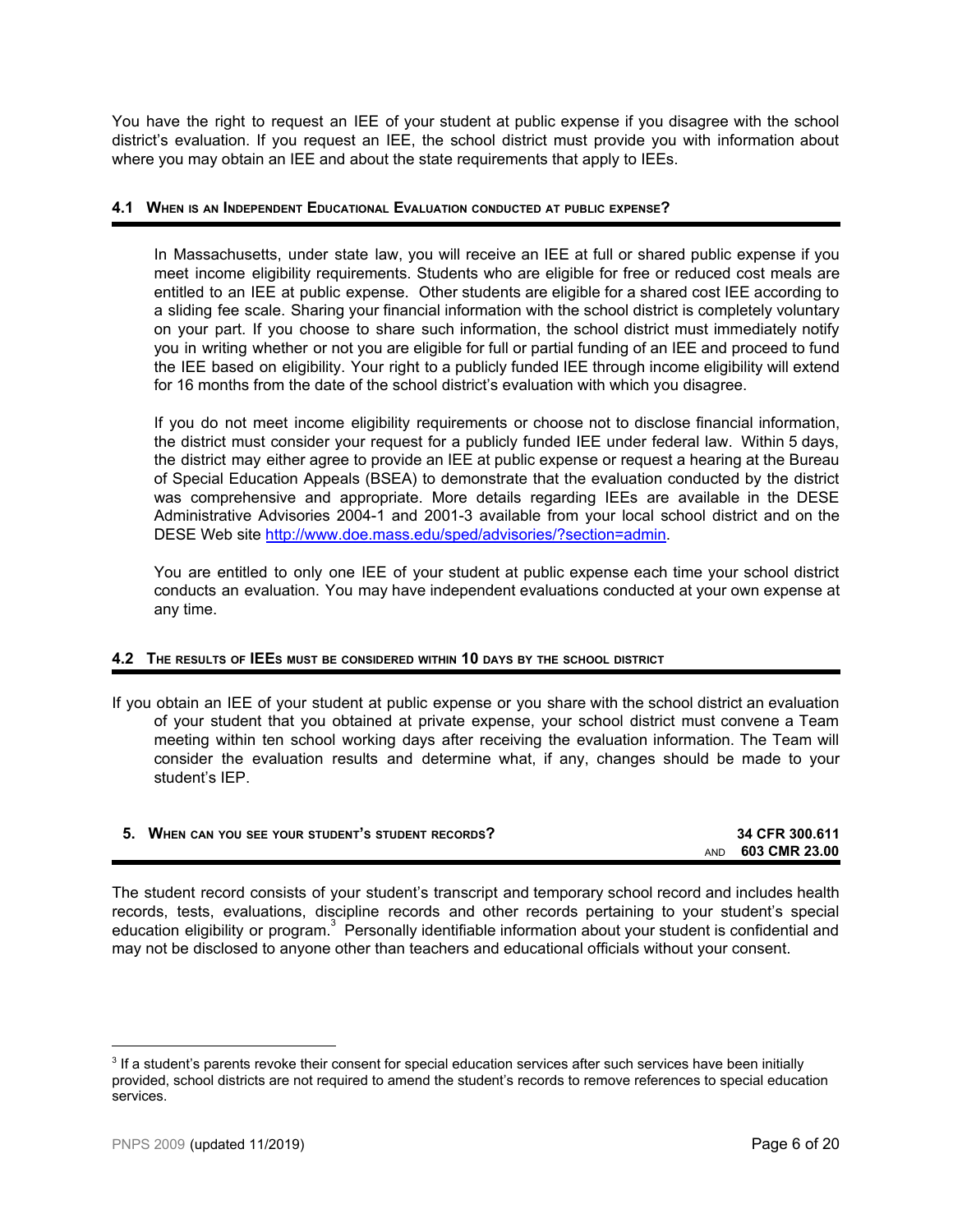You and your student (if your student is 14 or older) have a right to look at any and all of the student's records within 10 days of your request and before any IEP meeting or due process hearing.<sup>4</sup> You may also have copies of the information upon request for a reasonable charge limited to the cost of reproduction. You may not be charged for costs associated with the search for and retrieval of your student's records.

In addition, you can meet with professionally qualified school personnel to have the records explained. You may also have your representative (advocate, consultant, or attorney) inspect, review, and interpret your student's record if you give your specific, written informed consent. All of the rights associated with the student record are contained in the Massachusetts Student Record Regulations 603 CMR 23.00. Those regulations can be found at <http://www.doe.mass.edu/lawsregs/603cmr23.html> or by requesting a copy of the regulations from the school district or DESE.

Generally only the parent, eligible student, authorized school personnel, and state and federal education officials are allowed to see the student record without the specific, informed, written consent of the parent or adult student. The school district may be required to provide some information to state and federal officials as the result of a court order or in response to a health and safety or law enforcement issue. Helpful information about these and other student records issues can be found at <http://www.doe.mass.edu/lawsregs/advisory/cmr23qanda.html>.

<span id="page-6-0"></span>

| 6. HOW CAN PARENTS AND SCHOOLS RESOLVE DISPUTES? | 34 CFR 300.151, 300.506 - |
|--------------------------------------------------|---------------------------|
|                                                  | 300.518 AND 603 CMR 28.08 |

State and federal special education laws provide many opportunities for parents to be involved in educational planning for their student who has a disability. If parents and school districts disagree about changes relating to the identification, evaluation, or educational placement of a student with a disability, or the FAPE services provided to a student with a disability, the laws provide a menu of ways to resolve the disagreement. Your student shall remain in his or her current education program and placement during any dispute regarding placement or services, unless you and the school district agree otherwise or your student's placement is changed as a result of [discipline.](#page-14-0)

Following are alternatives ways that you and your school district can resolve disagreements.

# **6.1 BRING THE DISPUTE TO THE ATTENTION OF LOCAL PUBLIC SCHOOL OFFICIALS**

As a first step to resolve your dispute, you may contact your school Principal, the Administrator of Special Education or your Superintendent to ask for help. It is a good practice to write a letter explaining the situation about which you are concerned.

# **6.2 USE THE DESE PROBLEM RESOLUTION SYSTEM**

If you feel that you need help from outside of your school district, you may contact the DESE, Problem Resolution System Office (PRS) at 781-338-3700 to use the state Problem Resolution System described at [http://www.doe.mass.edu/pqa/prs/.](http://www.doe.mass.edu/pqa/prs/) You can file a complaint with the PRS office about any violation of state or federal education law or obtain help from PRS staff to resolve the problem informally. If you want a formal investigation by PRS, you will have to submit your complaint in writing. PRS staff will assist you in preparing and submitting the complaint. Your written complaint should include: a statement of your concerns, your attempts to resolve your

<sup>4</sup> The school district can only limit access to the student record if it has received a legal document such as a restraining order or a divorce or custody decree that restricts access to information about the student's.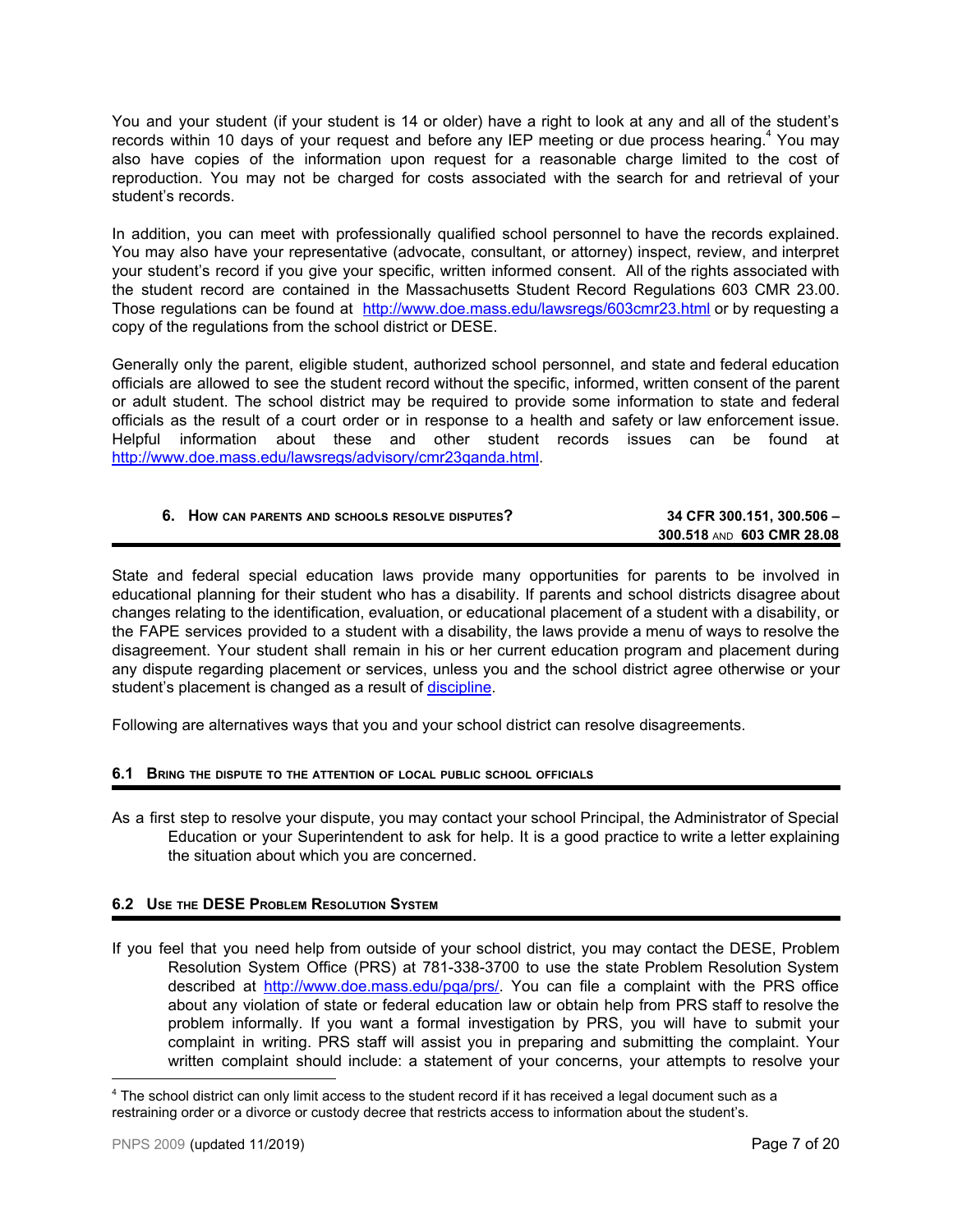concerns, the actions by the school you believe would resolve your concerns and your signature and contact information. If your complaint is about a specific student, you should provide the student's name and residential address and the name of the school. The issues that you are complaining about, however, must have occurred no more than one year before PRS receives your complaint. If you choose to file a formal complaint with the Problem Resolution System, you must also send a copy of your written complaint to the school district that is the subject of the complaint. PRS will resolve your complaint within 60 days and send you a copy of the findings and decision.

<span id="page-7-0"></span>Filing a formal complaint with PRS will not prevent you from using other methods, such as conversations with your local school district, mediation, or a due [process](#page-8-0) hearing at the Bureau of Special Education Appeals (discussed below) to resolve your complaint.<sup>5</sup> If you request a due process hearing, however, a complaint that you file through the problem resolution system will be set aside until the due process hearing is completed.

<sup>&</sup>lt;sup>5</sup> For a comparison of how the problem resolution system resolves a complaint with how a complaint is resolved through a due process hearing see:<http://www.doe.mass.edu/sped/docs.html>.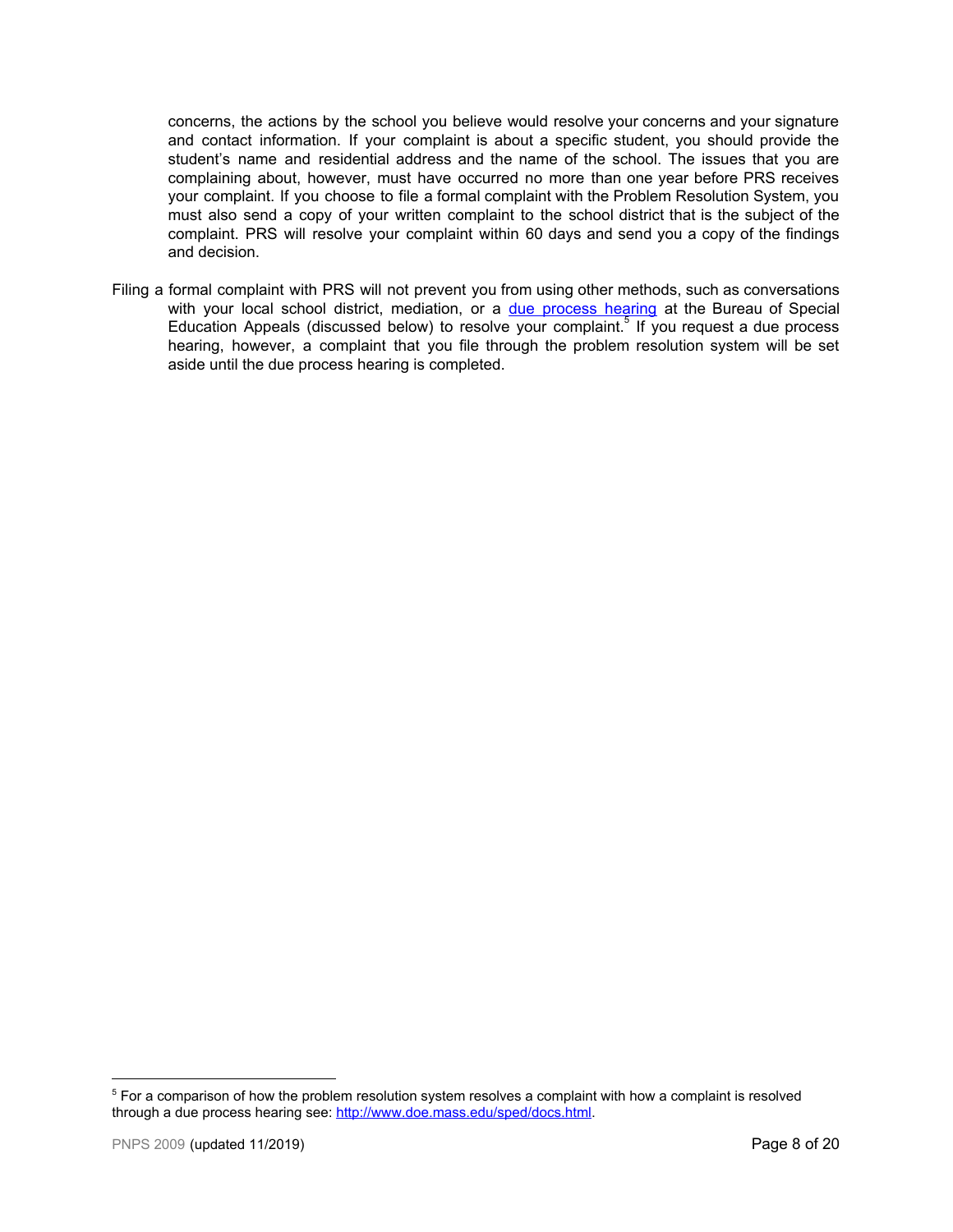### **6.3 ASK FOR <sup>A</sup> NEUTRAL MEDIATOR TO BE APPOINTED.**

- [Mediation](http://www.mass.gov/anf/hearings-and-appeals/bureau-of-special-education-appeals-bsea/mediation/) is a service provided by a neutral individual who is trained in special education law and in methods of negotiation. Mediation can be scheduled whenever the parents and schools have a disagreement about special education matters, even if a complaint was made through the PRS Problem Resolution System. The mediator helps the parent and school district talk about their disagreement and reach a settlement that both sides can accept. Discussions during mediations are confidential and nothing that is said by either party can be used later if the dispute becomes the subject of a formal hearing or court proceeding. Once an agreement is reached, it will be put in writing, both sides will sign it, and it may be enforced by a court.
- Mediation can be set up by contacting the BSEA at 781-397-4750. The mediator will schedule a meeting with you and the school district within 30 days of the request for mediation. Meetings will be held at a convenient time and place. Participation is voluntary, therefore both the school district and the parents must agree to participate in mediation. There is no fee for the service.
- Additional information about how mediation works is available from the BSEA 781-397-4750 and can be found in their publications <u>["Frequently](http://www.mass.gov/anf/hearings-and-appeals/bureau-of-special-education-appeals-bsea/mediation/mediation-faqs.html) Asked Questions about Mediation"</u><sup>7</sup> and the "<u>Explanation of</u> [Mediation.](http://www.mass.gov/anf/docs/dala/bsea/mediation-brochure-2012.doc)<sup>8</sup>"

# <span id="page-8-0"></span>**6.4 REQUEST <sup>A</sup> DUE PROCESS HEARING AND PARTICIPATE IN <sup>A</sup> RESOLUTION MEETING**

- If you and the school district have been unable to work out your disagreement, then you are entitled to have a neutral and impartial hearing officer listen to both sides of the dispute, hear testimony, examine evidence, and make a decision. This hearing is convened by the BSEA and is called a due process hearing. The BSEA hearing officer is trained in special education law and must not have any personal or professional connection to you or anyone else who is involved in the disagreement.
- The due process hearing will consider disputes about eligibility; evaluation; IEPs; educational placement decisions, including those resulting from discipline; FAPE; provision of special education; or procedural protections of state and federal law for students with disabilities. You must file for a hearing within two years of when you knew, or should have known $^{\circ}$  about the events that form the basis for your complaint. This time period can be extended if you can show that you were prevented from filing for a hearing because the school district misrepresented that it had resolved the issue in your complaint or if the district withheld certain required information from you.

Either you or your school district can file a written **due [process](http://www.mass.gov/anf/hearings-and-appeals/bureau-of-special-education-appeals-bsea/due-process-hearings/) hearing request<sup>10</sup> with the other** party and send a copy to the BSEA to obtain a due process hearing. The BSEA has developed a Hearing [Request](https://www.mass.gov/doc/hearing-request-form/download) Form 11 that you may use, or you can write your own letter instead of using the form, but you must be sure to include your student's name and residential address (or contact

7

 $6$  A description of the mediation process can be found on the DESE Web site at

[http://www.mass.gov/anf/hearings-and-appeals/bureau-of-special-education-appeals-bsea/mediation/.](http://www.mass.gov/anf/hearings-and-appeals/bureau-of-special-education-appeals-bsea/mediation/)

[http://www.mass.gov/anf/hearings-and-appeals/bureau-of-special-education-appeals-bsea/mediation/mediation-faqs.](http://www.mass.gov/anf/hearings-and-appeals/bureau-of-special-education-appeals-bsea/mediation/mediation-faqs.html) [html](http://www.mass.gov/anf/hearings-and-appeals/bureau-of-special-education-appeals-bsea/mediation/mediation-faqs.html).

<sup>8</sup> <http://www.mass.gov/anf/docs/dala/bsea/mediation-brochure-2012.doc>

<sup>&</sup>lt;sup>9</sup> The phrase "or should have known" reminds you that you have a responsibility to be aware of your student's program. 10 Information on the due process hearing request can be found at:

[http://www.mass.gov/anf/hearings-and-appeals/bureau-of-special-education-appeals-bsea/due-process-h](http://www.mass.gov/anf/hearings-and-appeals/bureau-of-special-education-appeals-bsea/due-process-hearings/) [earings/](http://www.mass.gov/anf/hearings-and-appeals/bureau-of-special-education-appeals-bsea/due-process-hearings/).

<sup>&</sup>lt;sup>11</sup> https://www.mass.gov/doc/hearing-request-form/download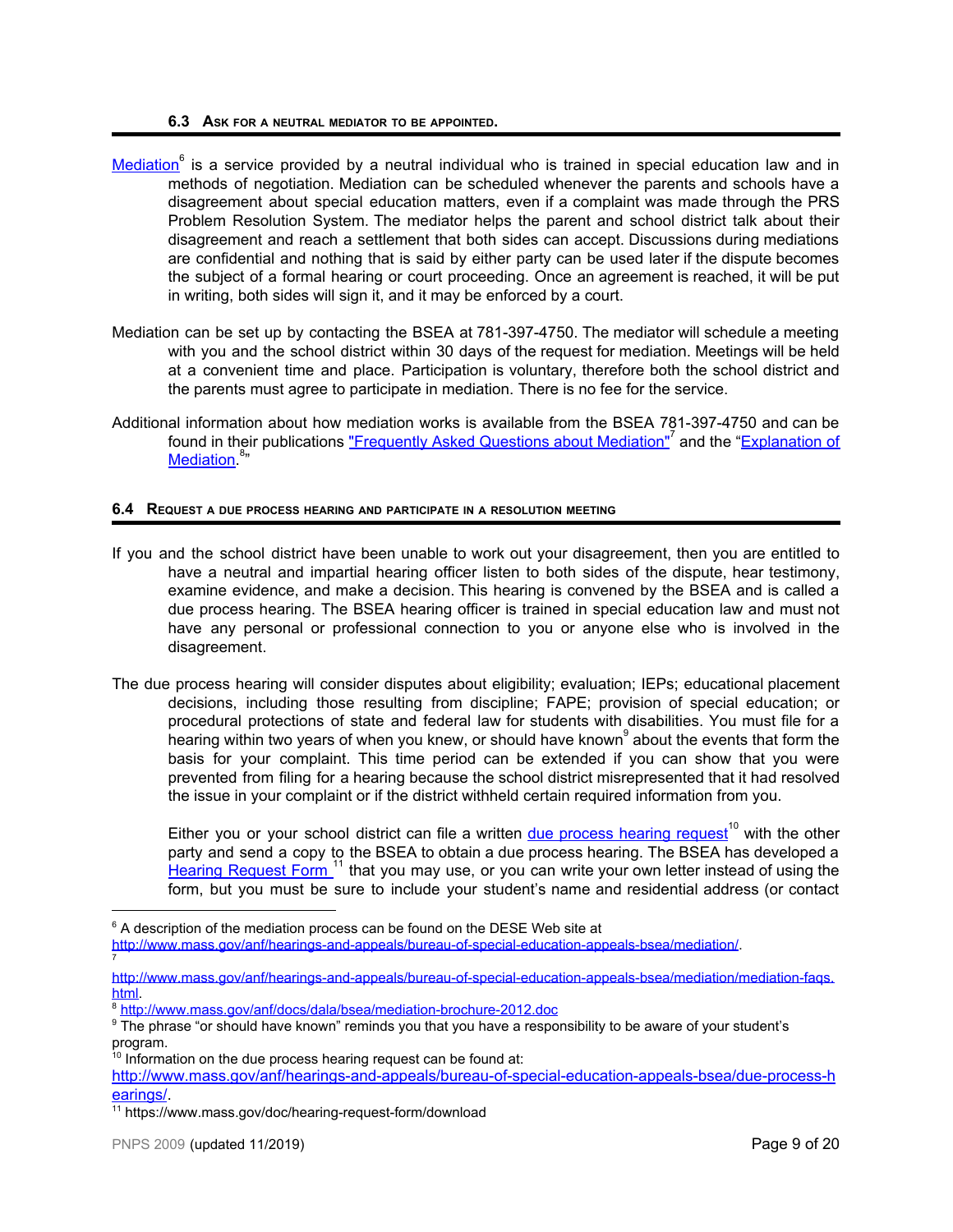information if the student is homeless); the name of your student's school; a description of the problem you are concerned about, including specific facts relating to the problem; and a proposed solution to the problem. Note that the hearing will be limited to the issues that are identified in the complaint.

You must send your due process hearing request to the school district (or other party to the complaint) and a copy to the BSEA. If the due process complaint does not provide enough information, the opposing party may challenged its *sufficiency* within 15 days. The BSEA will decide whether the complaint is sufficient within 5 days of the challenge. Additional information may be added to the complaint if the opposing party agrees or if the hearing officer gives permission. If additional issues are added to the complaint at a later time, however, the hearing timetable begins all over again.

If there is no challenge to the sufficiency of the complaint, then the hearing process continues. If the school district has not already sent a prior [written](#page-1-0) notice to you about the issue that you are complaining about, then within 10 calendar days of receiving your due process hearing request, the school district must send you a written response to the complaint.

**Note:** If *the school district* has filed the due process hearing request, *the parent must respond* within 10 calendar days of receiving the hearing request, and specifically address the issues that the school district raised.

- After you file a due process hearing request, the school district has 30 days to work with you to resolve the disagreement before the due process hearing may occur.<sup>12</sup>
- The school district is required to set up a resolution meeting within 15 calendar days of receiving your due process complaint.<sup>13</sup> The school district will determine with you which members of the IEP Team must attend the meeting. Someone from the school district who can make decisions about your student's program must attend the meeting. The school district's lawyer *may not* attend unless you have a lawyer who is attending the meeting.
- You must participate in the resolution meeting unless you *and* the school district agree, in writing, not to have the meeting or if you and the school district decide to use the [mediation](#page-7-0) process. If you refuse to participate in the resolution meeting, the hearing may not go forward.
- If you are willing to meet, but the school district refuses or delays the resolution meeting more than 15 days after receiving notice of your hearing request, then you can ask the hearing officer to proceed with the hearing process. If you meet, but the school district has not resolved the due process complaint to your satisfaction within 30 days of your filing the complaint, then the due process hearing may go forward.

The resolution process ends when one of the following events occurs:

- When you and the school district agree, in writing, to end the resolution period;
- At the end of the 30 day resolution period;
- At the end of mediation; or
- **●** When you and an official of the school district sign a document that spells out your agreement that resolves your dispute. This is a "settlement agreement" and can be enforced by a state or federal court. Note that if you and the school district enter into an agreement as a result of a resolution meeting, either you or the school district may void

 $12$  If you and the school district agree to mediation, you may agree to continue the mediation after the 30 day period.

 $13$  No resolution session is required if the school district has requested the due process hearing.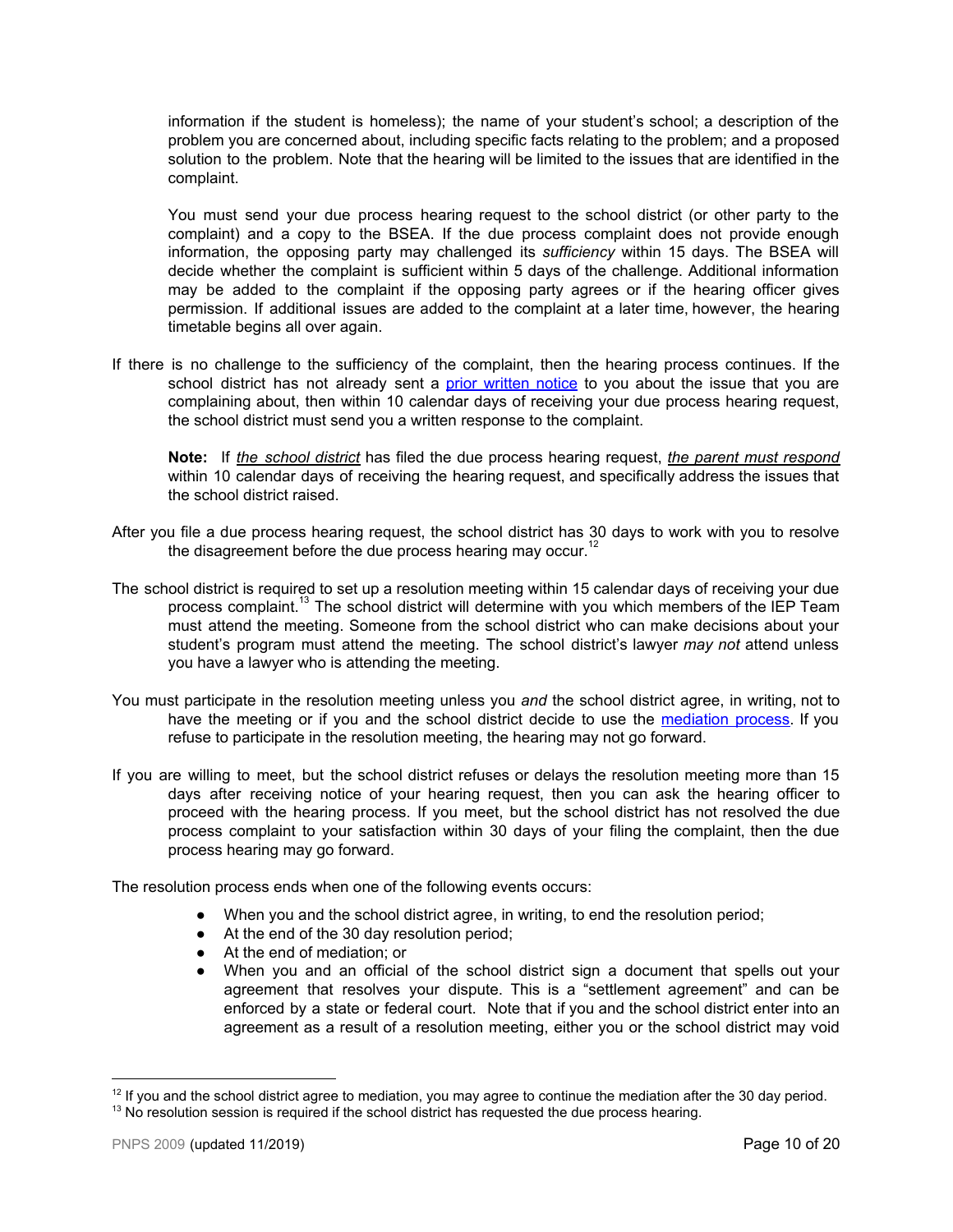the agreement within 3 business days of the time that both you and the school district signed the agreement.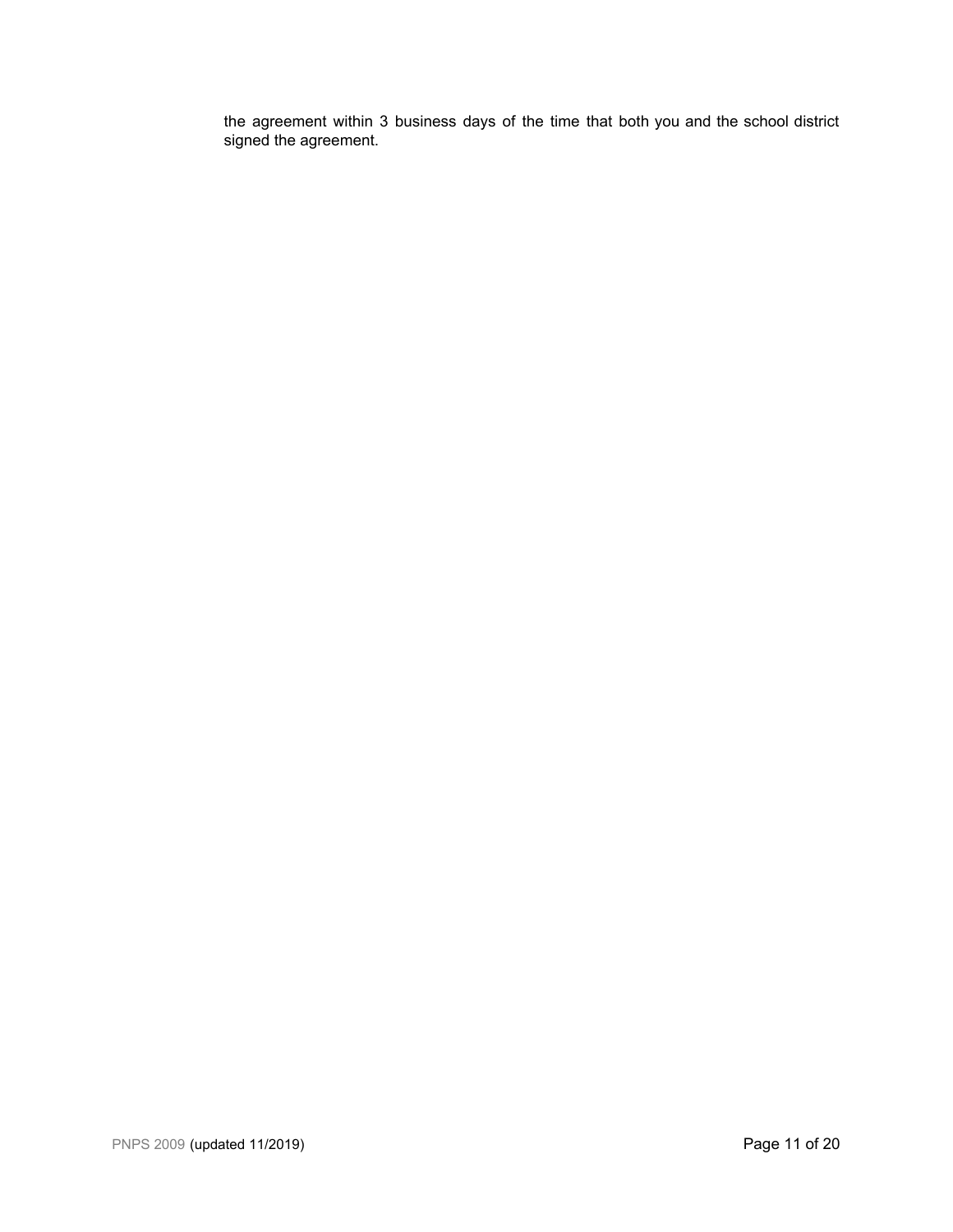When you file a due process complaint, the BSEA will set a hearing date, assign a hearing officer, and send you detailed information about the hearing process and a list of free or low-cost attorneys and advocates whom you may contact for help.

- During the due process hearing you and the school district will each present evidence and provide the testimony of witnesses to an impartial hearing officer from the BSEA. At any due process hearing, including a hearing relating to disciplinary procedures, you may:
	- be accompanied, advised and represented by a lawyer and/or advocate;
	- have your student present at the hearing;
	- have the hearing open to the public;
	- present evidence such as documents and reports;
	- request, or require through subpoena, witnesses to come to the hearing and answer questions;
	- see any evidence that is to be used at the hearing at least five business days ahead of time and ask the hearing officer to keep out any evidence that you have not seen; and
	- obtain a written or, at your option, electronic, word-for-word record of the hearing findings of fact and decision at no cost to you. To obtain a written record of the hearing, you must make your request in writing.

Additional information about due process hearings can be obtained from the BSEA at 781-397-4750 and from the BSEA Web site: [http://www.mass.gov/dala/bsea.](http://www.mass.gov/dala/bsea)

- Hearings are conducted according to the Massachusetts Administrative Procedure Act<sup>14</sup> and the BSEA [Hearing](http://www.mass.gov/anf/docs/dala/bsea/hearing-rules.doc) Rules.<sup>15</sup> The hearing officer must issue a final decision within 45 days of the end of the resolution period described above unless the hearing officer has granted extensions of time at the request of either party. The hearing officer will send a copy of the decision to you and to the school district. Both the parents and the school district must abide by the decision of the hearing officer.
- A hearing officer's decision on whether your student is being offered a FAPE must be based on a finding that your student's special education rights were violated or a determination that the school district failed to fulfill its other obligations to your student under the special education laws and regulations. If you have complained about a violation of the special education procedures (such as failure to hold a proper team meeting, poor record keeping, or failure to follow timelines) a hearing officer may find that your student did not receive FAPE *only if* the failure to follow the procedures:
	- Interfered with your student's right to a FAPE;
	- Significantly interfered with your ability to be involved in decisions about your student's education; or
	- Deprived your student of an educational benefit.

The decision of the hearing officer is a final agency decision and cannot be reconsidered by the BSEA or changed by the DESE. Hearing decisions are public<sup>16</sup> and are available on the BSEA Web site at <https://www.mass.gov/bsea-decisions-and-rulings>.

<sup>14</sup> M.G.L. c.30A

<sup>15</sup> [http://www.mass.gov/anf/docs/dala/bsea/hearing-rules.doc.](http://www.mass.gov/anf/docs/dala/bsea/hearing-rules.doc)

<sup>&</sup>lt;sup>16</sup> Hearing decisions are published after redacting information that would allow the student to be readily identified.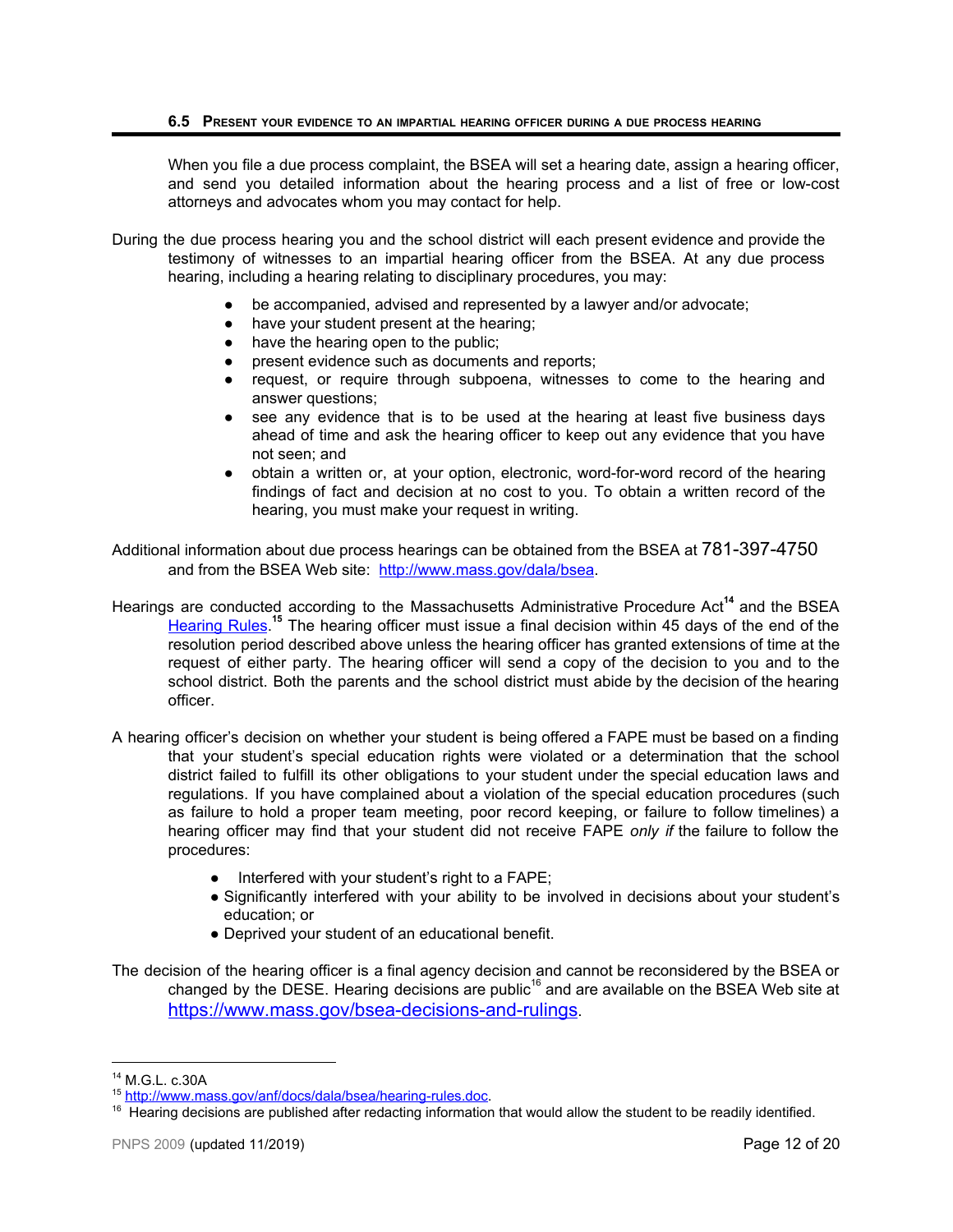### **6.6 APPEAL <sup>A</sup> HEARING DECISION TO <sup>A</sup> STATE OR FEDERAL COURT**

If either the parent or the school district disagrees with the decision of the hearing officer, they can seek review of that decision in state or federal court. Any such request for review must be filed within 90 days of the decision.

### **6.7 ATTORNEYS' FEES 34 CFR §300.517**

Each party is responsible for paying its own attorney's fees unless the court decides otherwise. If you obtain a favorable result in a written hearing decision or court proceeding, the court  $17$  may decide that the school district should pay your reasonable attorneys' fees. Note, however, that you will not be able to obtain these fees for the time spent litigating your case after the district made a settlement offer if

- the district made a written offer of settlement 10 or more days before the hearing,
- you did not accept the offer within 10 days, and
- the outcome of the hearing was no better than the settlement offer.
- If the school district obtains a favorable decision, a court could order your attorney to pay the school district's legal expenses if the court finds that your attorney filed a complaint or continued to litigate after learning that the complaint had no basis in fact, was unreasonable, was frivolous, or was pursued for an improper purpose. A court may also order you or your attorney to pay legal expenses if your request for a due process hearing or subsequent cause of action was presented for an improper purpose, such as to harass, to cause unnecessary delay or to needlessly increase the cost of litigation.
- <span id="page-12-0"></span>7. WHAT ARE YOUR RESPONSIBILITIES IF YOU PLACE YOUR STUDENT IN A PRIVATE SCHOOL AND YOU BELIEVE YOUR SCHOOL **DISTRICT SHOULD REIMBURSE YOU FOR THE TUITION?**

# **34 CFR §300.148**

There are some occasions when a parent believes that the public school is not providing a FAPE to the student and the parent decides to place the student in a private school. A parent may enroll his or her student in private school at private expense at any time. If, however, the parent believes that the public school should be responsible for the costs of the student's education in the private school, the parent must tell the school district of objections to the student's IEP and program, reject the IEP, inform the school district of his or her intent to remove the student and enroll the student in a private school, and request a hearing by the BSEA. A parent must inform the school district before removing the student from the public school either orally at the last Team meeting before the removal or in writing at least 10 business days before removing the student from school.

The school district is not required to pay for a student to attend a private school if the school district has made a FAPE available to the student. Disagreements between parents and the school district about whether the student's program provides a FAPE and requests for financial reimbursement for the cost of a private program may be resolved through due process procedures discussed earlier in this document. The hearing officer will determine whether the school district made a FAPE available to your student. If the hearing officer finds that the school district did *not* provide your student with a FAPE, that you followed the above steps, and that the private school placement was appropriate, the hearing officer, after

<sup>&</sup>lt;sup>17</sup> A BSEA Hearing Officer may not award attorney's fees.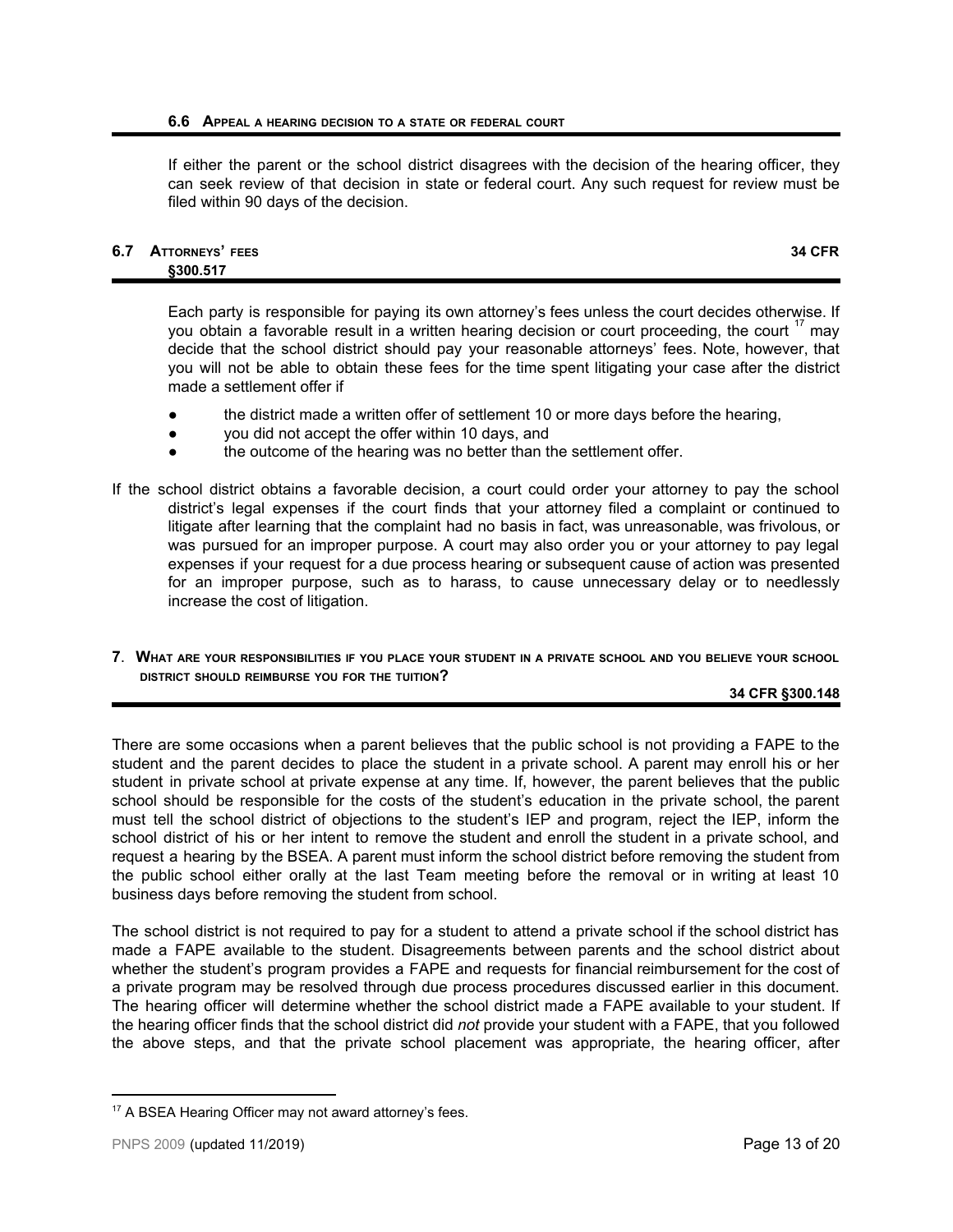<span id="page-13-0"></span>considering all of the circumstances surrounding the removal of the student, may require the school district to reimburse you for all or part of the cost of the private school placement.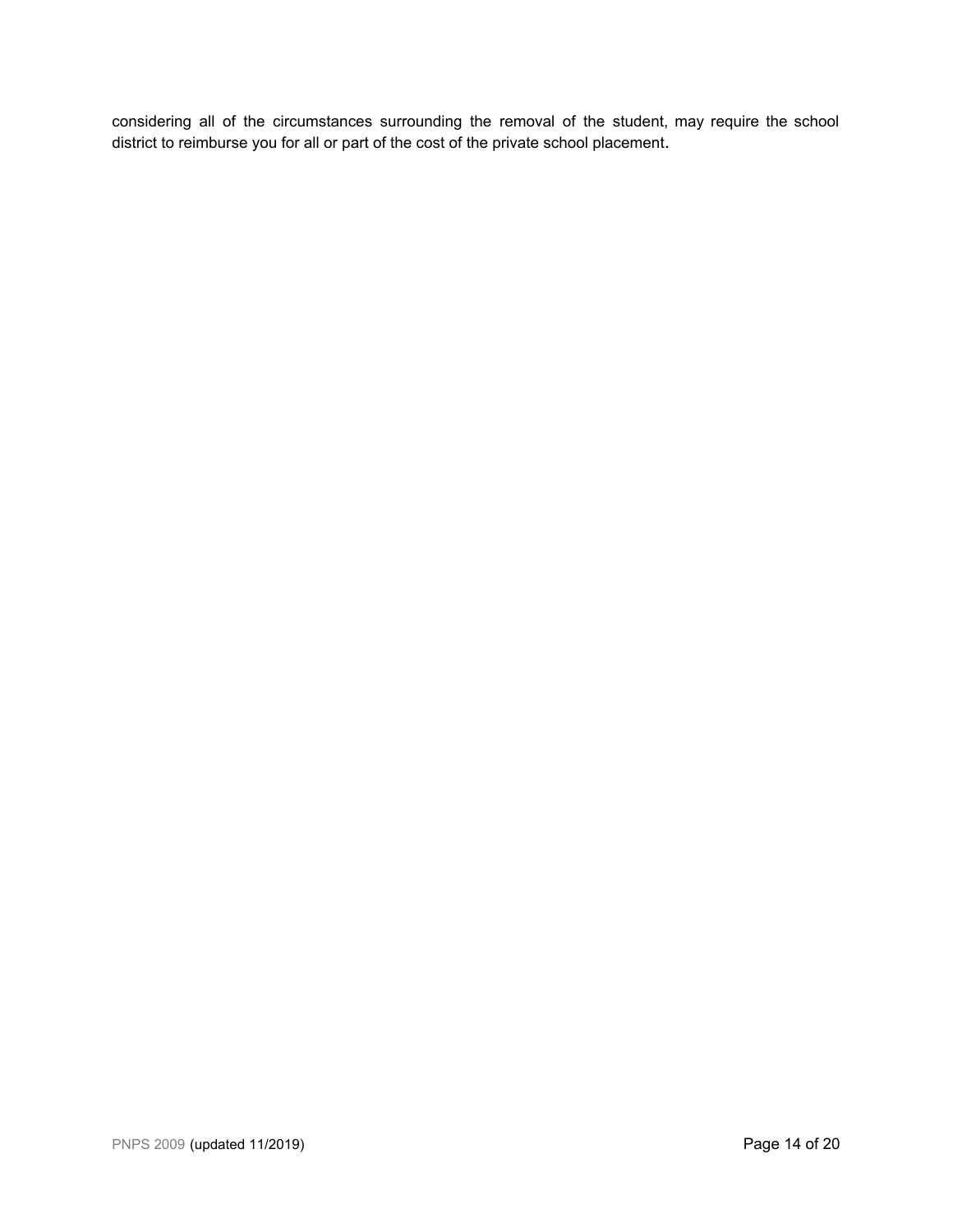### **8. WHAT MUST BE DONE TO PLAN FOR YOUR STUDENT'<sup>S</sup> TRANSITION FROM HIGH SCHOOL? 34 CFR §300.43**

Planning for your student's transition from school to postschool opportunities will facilitate your student's ability to successfully participate in activities such as post-secondary education, work, and community and adult life. Planning for transition must be based on your student's strengths, preferences, interests, and needs, must begin when your student is 14, and must be discussed each year at a Team meeting. The school district must discuss your student's transition needs with you and your student<sup>18</sup> and must consider the goals for your student after he or she completes school by graduating with a regular high school diploma or reaching the age of 22. School districts must use the [Transition](http://www.doe.mass.edu/sped/28MR/28m9.docx) Planning Form <sup>19</sup> to record the results of this annual discussion. The student's IEP must include measurable post-secondary transition goals, objectives and services based upon an appropriate assessment of his or her disability and transition needs.

Graduation with a regular high school diploma is a change of placement and ends the student's eligibility for special education. The school district must inform you if and when the district expects your student to graduate with a regular high school diploma. This discussion should take place during the Team meeting no less than 1 year in advance of the student's graduation.

<span id="page-14-0"></span>

| HOW MAY A SCHOOL DISCIPLINE A STUDENT WITH A DISABILITY? | <b>34 CFR</b>   |
|----------------------------------------------------------|-----------------|
|                                                          | <b>§300.530</b> |

Public schools must have procedures and standards in place to assure a safe learning environment for students. Schools are expected, and high schools are required, to publish their rules of conduct so that students know how they are expected to behave. If a student misbehaves and violates the school code of conduct, the school may discipline the student. Discipline must be fair and even-handed.

In general, any student may be suspended or removed from school for disciplinary reasons for a short time, which is no more than 10 days. Before any removal or suspension the student must be told what he or she is accused of having done and must be given a chance to tell his or her side of the story. During a short disciplinary removal, the school is not required to provide instruction to a disabled student unless it is does so for non-disabled students. Once a student with a disability has been removed from the school placement for more than 10 cumulative days during the school year the student must receive educational services that will allow the student to continue to participate in the general education curriculum and to progress toward the goals set out in his or her IEP. School officials must consult with at least one of the student's teachers to determine what services are necessary. These services must begin on the 11<sup>th</sup> school day of a student's disciplinary removal during the school year and continue during the disciplinary removal.

Schools must follow special disciplinary rules for students with disabilities who have been found eligible for special education.<sup>20</sup> A chart depicting the operation of these disciplinary rules can be found on the DESE Web site. $^{21}$  These special disciplinary rules apply as soon as a student is removed from his or her

<sup>&</sup>lt;sup>18</sup> The student should be invited to attend the Team meeting to discuss postsecondary goals and transition.

<sup>19</sup> <http://www.doe.mass.edu/sped/28MR/28m9.docx>

 $^{20}$  The special education disciplinary rules also apply to some students who have not yet been found eligible for special education. If, prior to the conduct in question, the parent has put his or her concern that the student's has a possible disability in writing to supervisory or administrative personnel or the student's teacher; if the teacher or other staff has expressed concerns about the student's pattern of behavior directly to the director of special education or other supervisory personnel, or if the student has been referred for an evaluation that has not yet been completed these special rules apply. The special education disciplinary rules *do not* apply if the parent has refused to consent to the evaluation, if the student has previously been found to be not eligible for special education, or if the parent has revoked consent to special education and related services.

<sup>&</sup>lt;sup>21</sup> [http://www.doe.mass.edu/sped/IDEA2004/spr\\_meetings/disc\\_chart.doc](http://www.doe.mass.edu/sped/IDEA2004/spr_meetings/disc_chart.doc)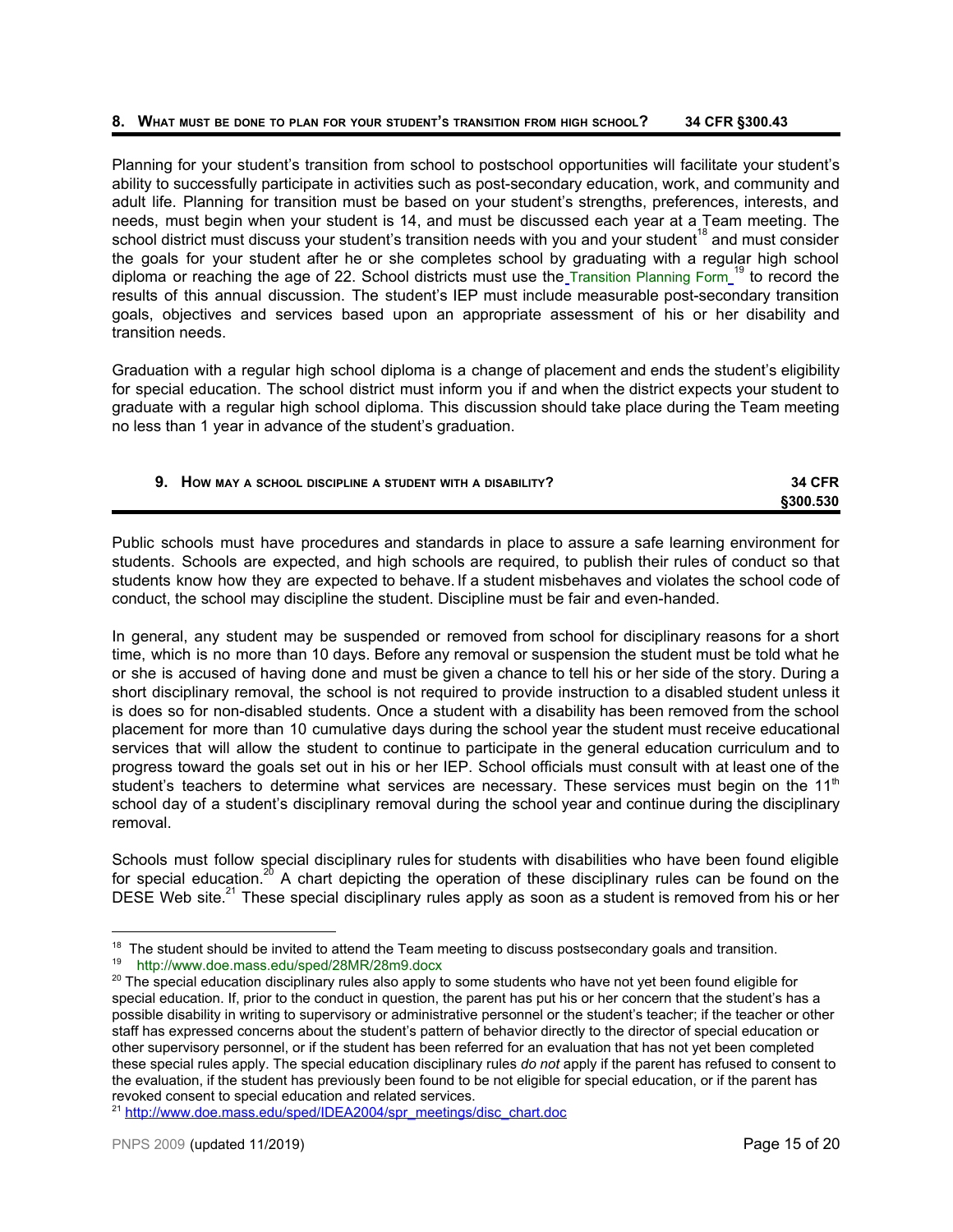current education placement<sup>22</sup> for more than 10 days in a row, or if a student is removed for disciplinary reasons for more than a total of 10 days in any school year and there is a pattern of removal for comparable behaviors. The school must notify you as soon as the decision is made to remove your student from his or her education placement for more than 10 days and provide you with a copy of this Notice.

The student's IEP Team must meet within 10 days of the school's decision to impose the discipline. At this meeting, called a "*manifestation determination*," you and other members of the IEP Team will determine if the misbehavior was caused by or had a direct relationship to the student's disability, or was the direct result of the school's failure to provide the services required by the student's IEP. In making the manifestation determination, you and other members of the IEP team must consider relevant information from your student's file, including your student's IEP, your and the teachers' observations of your student's behavior, and any relevant information you provide.

If the team determines that the student's behavior *was not* caused by or directly related to the student's disability or the failure to properly implement the IEP, then a student with a disability can be disciplined in the same manner and for the same length of time as other students are disciplined for the same offense. The IEP Team, however, must determine the interim alternative educational setting (IAES) where the student will be placed and the educational services that will be provided. An IAES is a setting other than the student's current placement that enables the student to continue to receive educational services according to his or her IEP. School personnel may consider the student's unique circumstances in determining whether a change in placement is appropriate for a student with a disability.

If the Team determines that the student's behavior *was* caused by or directly related to the student's disability or the failure to properly implement the IEP, then the student must be returned to the last approved IEP placement unless you and the IEP Team decide on a different placement. The student must also be provided a functional behavioral assessment. A functional behavioral assessment or FBA is a comprehensive assessment of behavior that provides the IEP Team with information about the student's behavior and identifies behavioral intervention services and program modifications that are designed to address the behavioral violation so it does not recur. If the student has already had a functional behavioral assessment and has a behavioral intervention plan, then the IEP Team should determine if any changes should be made to the behavioral intervention plan. If the behavior was caused by the failure to properly implement the IEP, the school must take immediate steps to remedy the deficiencies.

Note that if your student possessed or used a weapon or drugs, or caused serious bodily injury to another person on school property or at a school event your student may be placed by the principal in an IAES for up to 45 school days without regard to whether the behavior is determined to be a manifestation of the student's disability. The IEP Team will determine the IAES and the appropriate educational services that will be provided to the student while he or she is in the IAES.

# **9.1 APPEAL OF <sup>A</sup> DISCIPLINARY DECISION**

If a parent disagrees with any decision regarding placement of his or her student under the disciplinary provisions or disagrees with the manifestation determination, or if the school district believes that maintaining the current placement of the student is substantially likely to result in an injury to the student or to others, either the parent or the school district may appeal the decision by [requesting](#page-8-0) a [hearing](#page-8-0) with the BSEA, as described earlier in this document.

 $22$  Placement is determined by the IEP Team and is the location where IEP services are provided.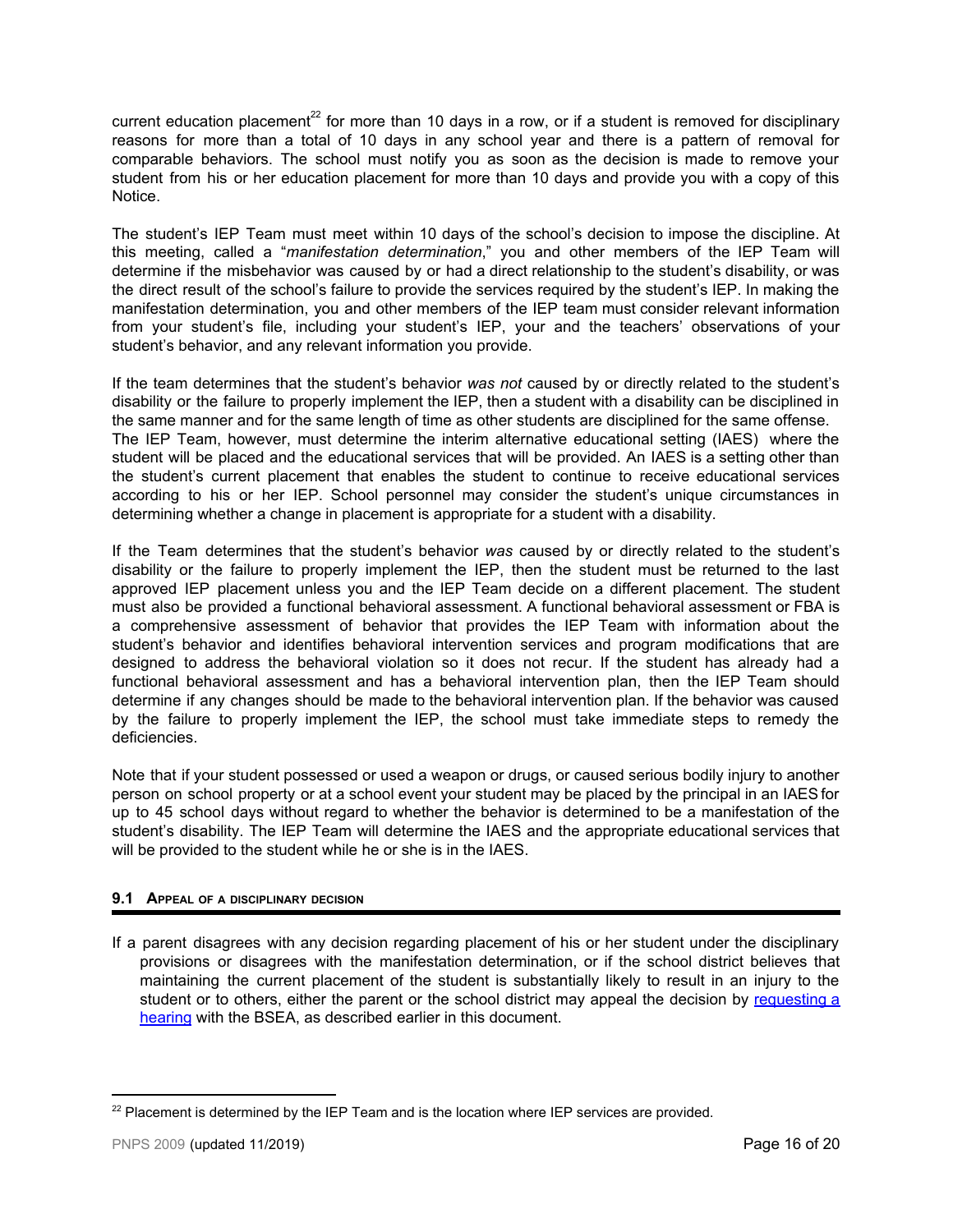<span id="page-16-0"></span>The BSEA will convene a hearing on a disciplinary placement or manifestation determination on an expedited schedule.<sup>23</sup> During the appeal of a disciplinary placement or manifestation determination, the student must remain in the IAES until the hearing officer makes a decision or the disciplinary period is completed, unless the parent and the school district agree to a different placement.

<sup>&</sup>lt;sup>23</sup> See BSEA Hearing Rule II.C. Expedited Hearing.<http://www.mass.gov/anf/docs/dala/bsea/hearing-rules.doc>p.7.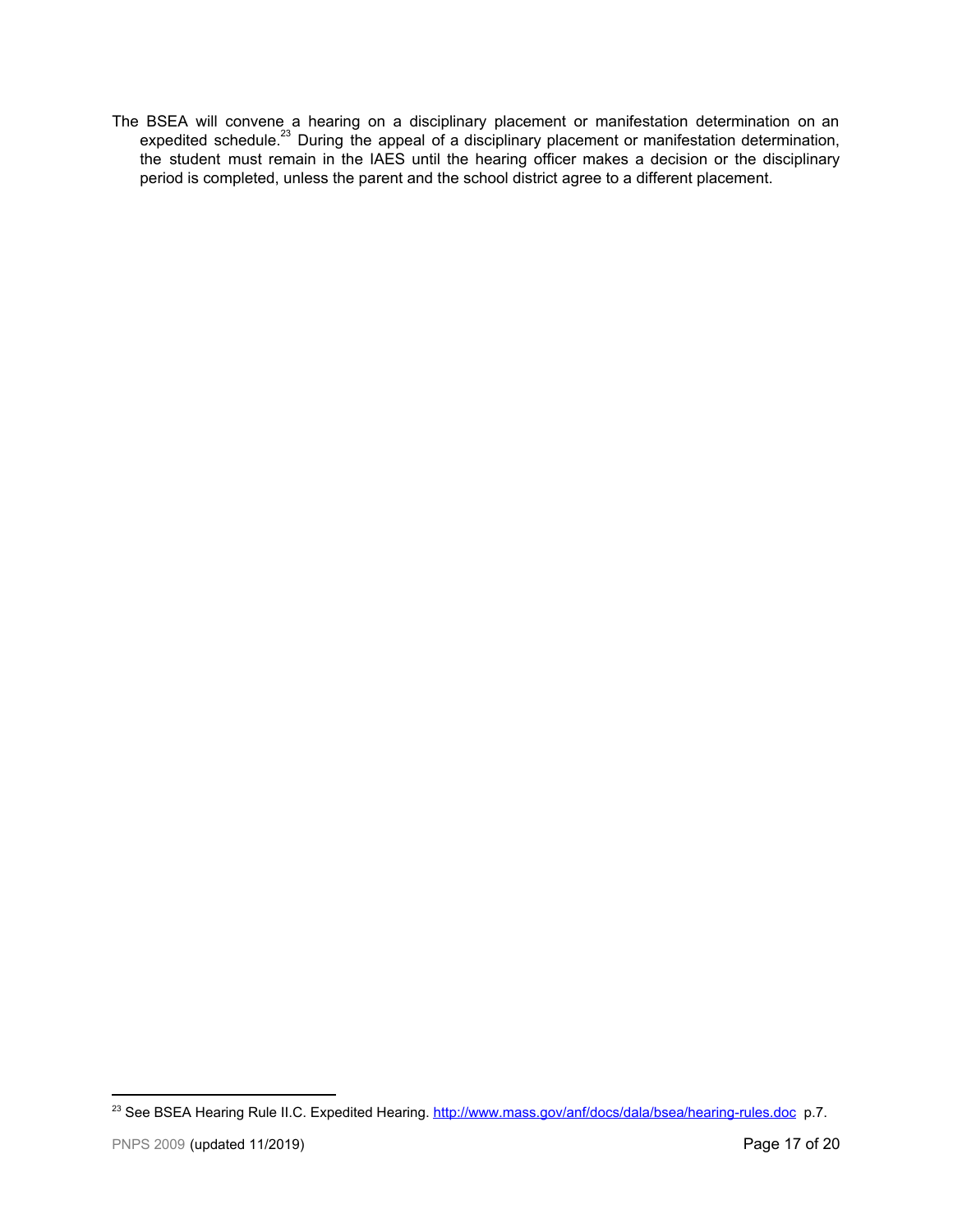**10. WHERE CAN THE LAWS AND REGULATIONS AND OTHER USEFUL INFORMATION BE FOUND?**

## **10.1 LAWS AND REGULATIONS**

You can find the full text of the state Special Education law in Massachusetts General Law Chapter 71B. The state law is popularly known as "Chapter 766." The state special education regulations are found in the Code of Massachusetts Regulations (CMR) at 603 CMR 28.00. The law and the regulations and other helpful resources are on the DESE Web site. $^{24}$ 

The federal special education law is the Individuals with Disabilities Education Act, known as "IDEA." The federal statute is located in the United States Code at 20 U.S.C. § 1400. The implementing regulations for IDEA may be found in the Code of Federal Regulations (CFR) at Chapter 34, Section 300. A copy of the federal statute and regulations and explanatory information can be found on the U.S. Department of Education Web site at [http://idea.ed.gov/.](http://idea.ed.gov/)

# <span id="page-17-0"></span>**10.2 INDIVIDUALIZED EDUCATION PROGRAM PROCESS GUIDE AND FORMS**

- A general overview of how the special education process works (taken from the IEP guide prepared by the USDOE) can be found at [http://www.doe.mass.edu/sped/iep.](http://www.doe.mass.edu/sped/iep)
- For the DESE explanation of the how an IEP is developed, consult the IEP Process Guide and the standard IEP forms available on the DESE Web site: <http://www.doe.mass.edu/sped/iep>.

# **10.3 TABLE OF ABBREVIATIONS**

Many common special educational phrases are abbreviated by acronyms composed of the initial letters of the phrase. For your convenience the acronyms and phrases used in this document are listed below:

- BSEA: Bureau of Special Education Appeals
- CFR: Code of Federal Regulations
- CMR: Code of Massachusetts Regulations
- DESE: Massachusetts Department of Elementary and Secondary Education
- FAPE: Free Appropriate Public Education<br>FRA: Functional Behavioral Assessment
- Functional Behavioral Assessment
- IAES: Interim Alternative Educational Setting
- IDEA: Individuals with Disabilities Education Act
- IEE: Independent Educational Evaluation
- IEP: Individualized Education Program
- <span id="page-17-1"></span>PRS: Problem Resolution System

<sup>24</sup> <http://www.doe.mass.edu/sped/laws.html>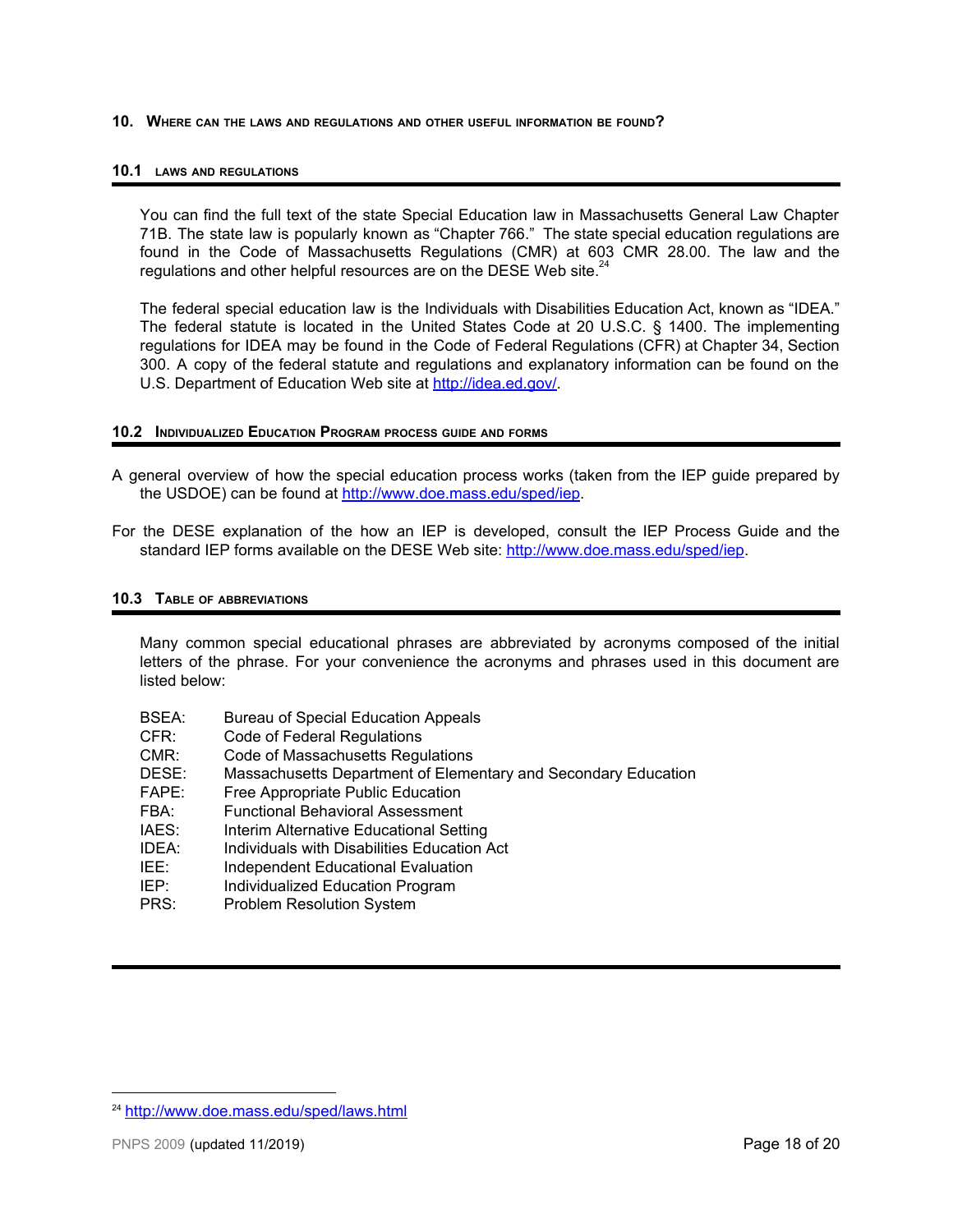# **10.4 TABLE OF WEB SITES**

The DESE publishes extensive information for parents and school districts on its internet Websites. These Websites include pertinent laws, agency policies and useful documents that explain the special education process.

Autism Spectrum Disorder:

| http://www.doe.mass.edu/sped/advisories/07 1ta.html                                          |
|----------------------------------------------------------------------------------------------|
| <b>Bureau of Special Education Appeals</b>                                                   |
| https://www.mass.gov/bsea-decisions-and-rulings                                              |
| http://www.mass.gov/anf/docs/dala/bsea/hearing-rules.doc                                     |
| http://www.mass.gov/anf/docs/dala/bsea/hearing.doc                                           |
| http://www.mass.gov/anf/hearings-and-appeals/bureau-of-special-education-appeals-bsea/mediat |
| ion/                                                                                         |
| http://www.mass.gov/anf/docs/dala/bsea/mediation-brochure-2012.doc                           |
| http://www.mass.gov/anf/hearings-and-appeals/bureau-of-special-education-appeals-bsea/mediat |
| jon/mediation-fags.html                                                                      |
| http://www.mass.gov/anf/docs/dala/bsea/                                                      |
| Consent to Access MassHealth (Medicaid):                                                     |
| http://www.doe.mass.edu/sped/advisories/13 1.html                                            |
| http://www.doe.mass.edu/sped/28mr/28m13.docm                                                 |
| Discipline:                                                                                  |
| http://www.doe.mass.edu/sped/IDEA2004/spr_meetings/disc_chart.doc                            |
| Individuals with Disabilities Education Act:                                                 |
| http://idea.ed.gov/.                                                                         |
| The Basic Special Education Process under IDEA:                                              |
| http://www.doe.mass.edu/sped/iep/process.doc                                                 |
| Individualized Education Program:                                                            |
| http://www.doe.mass.edu/sped/iep                                                             |
| Individual Education Program Process Guide:                                                  |
| http://www.doe.mass.edu/sped/iep/proquide.pdf                                                |
| Independent Educational Evaluation:                                                          |
| http://www.doe.mass.edu/sped/advisories/?section=admin                                       |
| Observation of Education Programs by Parents and Their Designees for Evaluation Purposes:    |
| http://www.doe.mass.edu/sped/advisories/09 2.html                                            |
| Parent's Notice of Procedural Safeguards:                                                    |
| http://www.doe.mass.edu/sped/prb.                                                            |
| PRS Problem Resolution System compared to BSEA Due Process Complaint:                        |
| http://www.doe.mass.edu/sped/complaintchart.doc                                              |
| Program Quality Assurance Services Problem Resolution System:                                |
| http://www.doe.mass.edu/prs/                                                                 |
| Special Education Laws and Regulations:                                                      |
| http://www.doe.mass.edu/sped/laws.html                                                       |
| <b>Special Education Surrogate Parent:</b>                                                   |
| http://www.doe.mass.edu/sped/advisories/2013SurrogateParent.html                             |
| Special Education Transition Planning Form:                                                  |
| http://www.doe.mass.edu/sped/28MR/28m9.docx                                                  |
| <b>Student Records Regulations:</b>                                                          |
| http://www.doe.mass.edu/lawsregs/603cmr23.html                                               |
| <b>Student Records Questions and Answers</b>                                                 |
| http://www.doe.mass.edu/lawsregs/advisory/cmr23qanda.html?section.                           |
| <b>Transition Planning:</b>                                                                  |